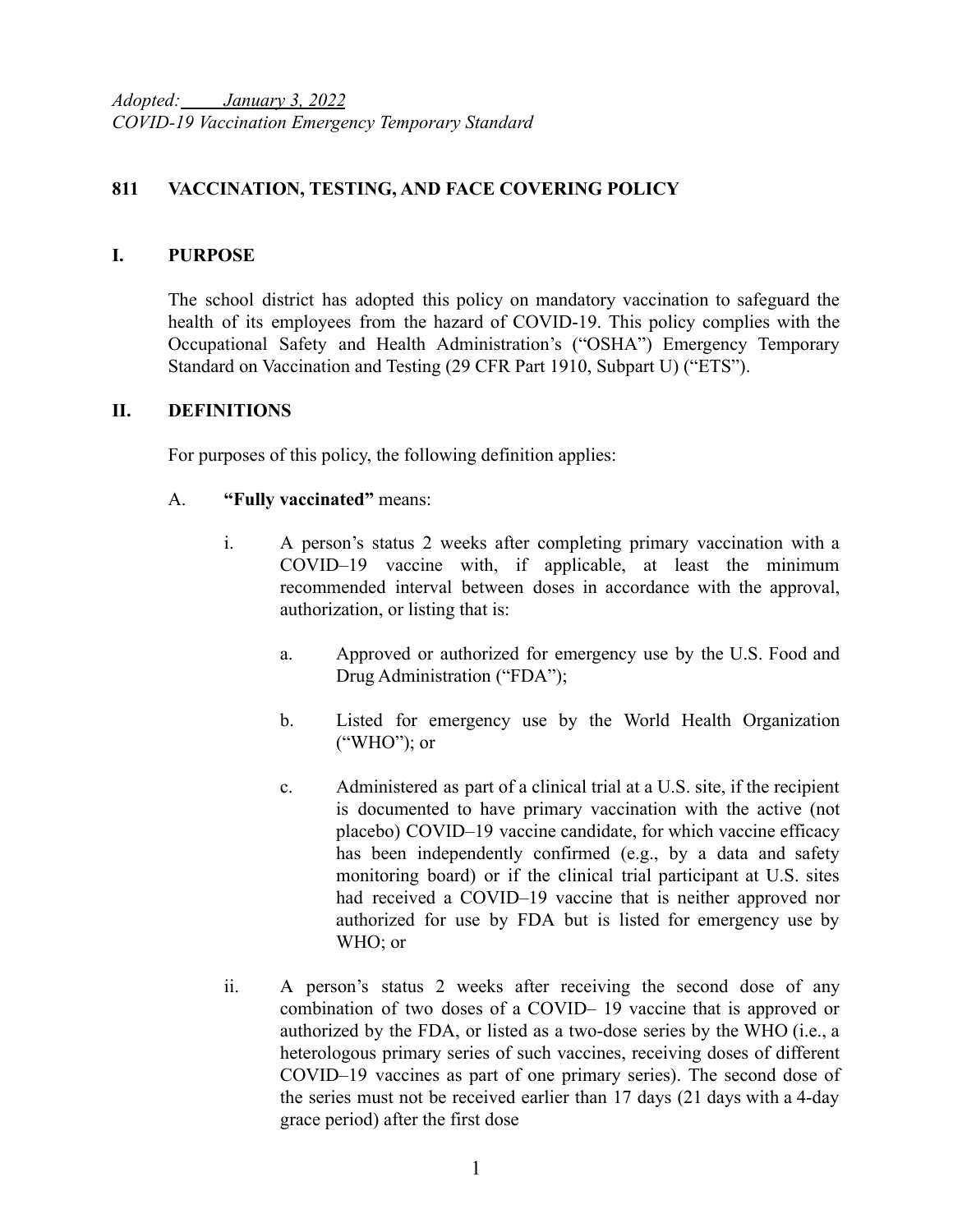#### B. **"COVID-19 test"** means a test for SARS-CoV-2 that is:

- i. Cleared, approved, or authorized, including in an Emergency Use Authorization ("EUA"), by the FDA to detect current infection with the SARSCoV-2 virus (e.g., a viral test);
- ii. Administered in accordance with the authorized instructions; and
- iii. Not both self-administered and self-read unless observed by the school district or an authorized telehealth proctor. Examples of tests that satisfy this requirement include tests with specimens that are processed by a laboratory (including home or on-site collected specimens which are processed either individually or as pooled specimens), proctored over-the-counter tests, point of care tests, and tests where specimen collection and processing is either done or observed by the school district.
- C. **"Face covering"** means a covering that:
	- i. Completely covers the nose and mouth;
	- ii. Is made with two or more layers of a breathable fabric that is tightly woven (i.e., fabrics that do not let light pass through when held up to a light source);
	- iii. Is secured to the head with ties, ear loops, or elastic bands that go behind the head. If gaiters are worn, they should have two layers of fabric or be folded to make two layers;
	- iv. Fits snugly over the nose, mouth, and chin with no large gaps on the outside of the face; and
	- v. is a solid piece of material without slits, exhalation valves, visible holes, punctures, or other openings.

This definition includes clear face coverings or cloth face coverings with a clear plastic panel that, despite the noncloth material allowing light to pass through, otherwise meet this definition and which may be used to facilitate communication with people who are deaf or hard-of-hearing or others who need to see a speaker's mouth or facial expressions to understand speech or sign language respectively.

### **III. SCOPE**

A. **Only in Effect if Legally Required.** This policy will only be in effect if OSHA or Minnesota OSHA are enforcing the ETS and the district or its employees could be subject to sanctions for noncompliance with the ETS. This school district will not enforce the provisions of this policy if the ETS is expired, subject to a court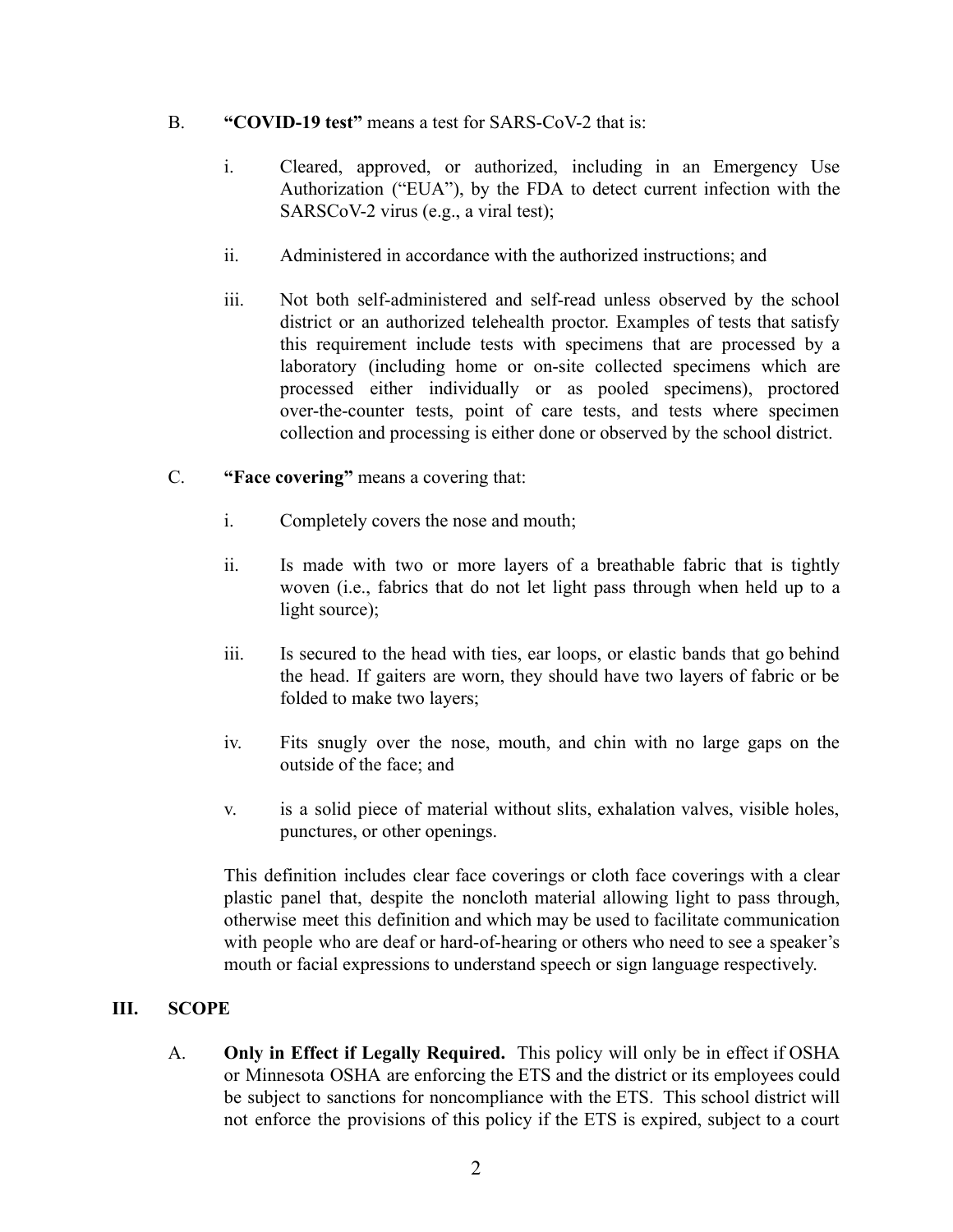order staying its implementation, or otherwise not legally binding on the school district.

- B. **Application to All Employees.** This policy applies to all employees of the school district, except for employees who do not report to a workplace where other individuals (such as students, coworkers, or visitors) are present; employees while working from home; and employees who work exclusively outdoors.
- C. **Application to Independent Contractors and Volunteers.** Independent contractors and volunteers are not considered school district employees for purposes of this policy. Independent contractors and volunteers will be required to comply with COVID-19 mitigation protocols established for building visitors.
- D. **Intersection with Other Policies and Procedures.** If this policy or any subsection of this policy conflicts with any other school district policy or procedure, this policy will be followed.

# **IV. VACCINATION**

- A. **Employee Choice.** The school district is not imposing a vaccine mandate for its employees in order to comply with the requirements of the ETS. Employees may choose to be vaccinated against COVID-19. Any employee not fully vaccinated by February 9, 2022 will be subject to the weekly testing and face covering requirements of this policy until they become fully vaccinated. The face covering requirements set forth in this policy will begin on January 10, 2022 or when the face covering requirement in the ETS is legally enforceable against the school district, whichever occurs later. Weekly testing requirements set forth in this policy will begin on February 9, 2022 or when the testing requirements set forth in the ETS become legally enforceable against the school district, whichever occurs later.
- B. **Deadlines.** To be considered fully vaccinated by January 10, 2022, an employee must receive the final dose of a primary COVID-19 vaccination by no later than two weeks prior to the vaccine requirement date.
- C. **Vaccine Availability.** Employees are responsible for scheduling their own vaccination appointments. Employees may schedule a vaccination appointment through their own medical provider, local pharmacies, mass-vaccination clinics, community vaccination sites, or any other place where COVID-19 vaccines are offered. Information about vaccination locations is available through Minnesota's COVID-19 Response webpage at: [https://mn.gov/covid19/vaccine/find-vaccine/locations/index.jsp.](https://mn.gov/covid19/vaccine/find-vaccine/locations/index.jsp)
- D. **Time to Receive Vaccination.** The school district will provide a reasonable amount of time to each employee to receive their primary vaccination dose or doses. An employee may take up to four hours of paid duty time, at the employee's regular rate of pay, per primary vaccination dose to travel to a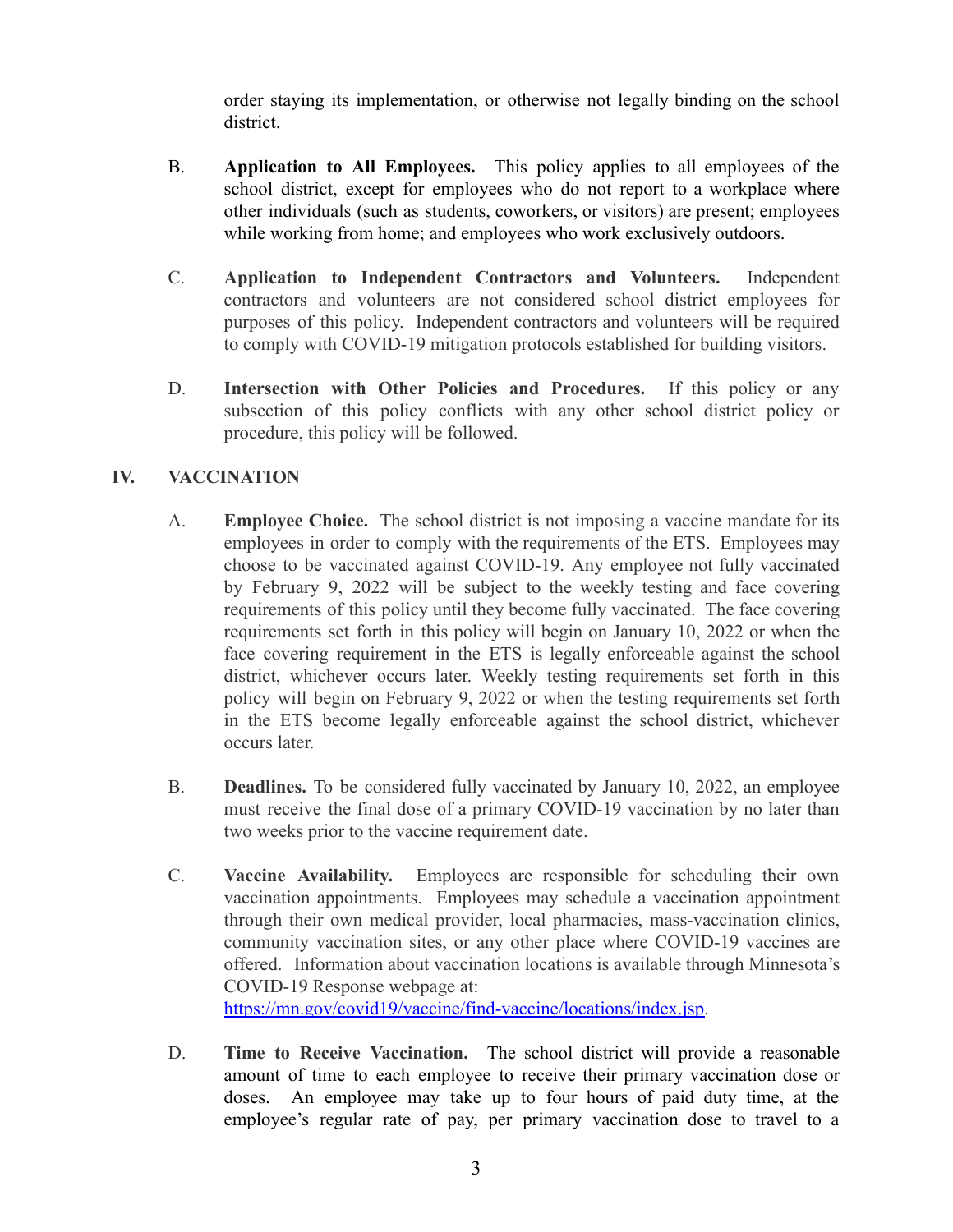vaccination site, receive a vaccination, and return to work. This means a maximum of eight hours of paid duty time for employees receiving two primary vaccine doses.

- i. If an employee spends less time getting the vaccine, only the amount of paid duty time needed for a primary vaccination appointment will be granted. Given the widespread availability of the COVID-19 vaccine in Minnesota, the school district expects that employees will schedule vaccination appointments in a way that minimizes the need to be absent from work.
- ii. Employees who take longer than four hours to get the vaccine must contact their supervisor immediately and must explain the reason for the additional time (e.g., they may need to travel long distances to get the vaccine). Any additional time requested will be granted, if reasonable, but will not be paid. In that situation, the employee can elect to use accrued paid leave to cover the additional time needed to obtain a primary vaccination dose.
- iii. If an employee is vaccinated outside of their approved duty time, the employee will not be compensated.
- iv. The school district will not reimburse employees for transportation costs (e.g., gas money, train/bus fare, etc.) incurred to receive the vaccination.
- E. **Time for Recovery.** The school district will provide reasonable time and paid sick leave to employees who are unable to work due to side effects experienced following any primary vaccination doses.
	- i. The school district will provide no more than two days of paid leave per primary vaccination dose for employees who are unable to work due to vaccination side effects. Any request for additional leave will be governed by the school district's established procedures for requesting a medical leave.
	- ii. Employees who have available accrued sick leave or paid time off will be required to use their available accrued leave for recovery time. Employees who have no sick leave will be granted up to two days of paid sick leave immediately following each dose, if necessary for the employee to recover from side effects.
	- iii. The following procedures apply for requesting and granting duty time to obtain the COVID-19 vaccine or sick leave to recover from side effects:
		- a. If an employee has available accrued leave, the employee must report the use of leave for vaccine side effects in the same manner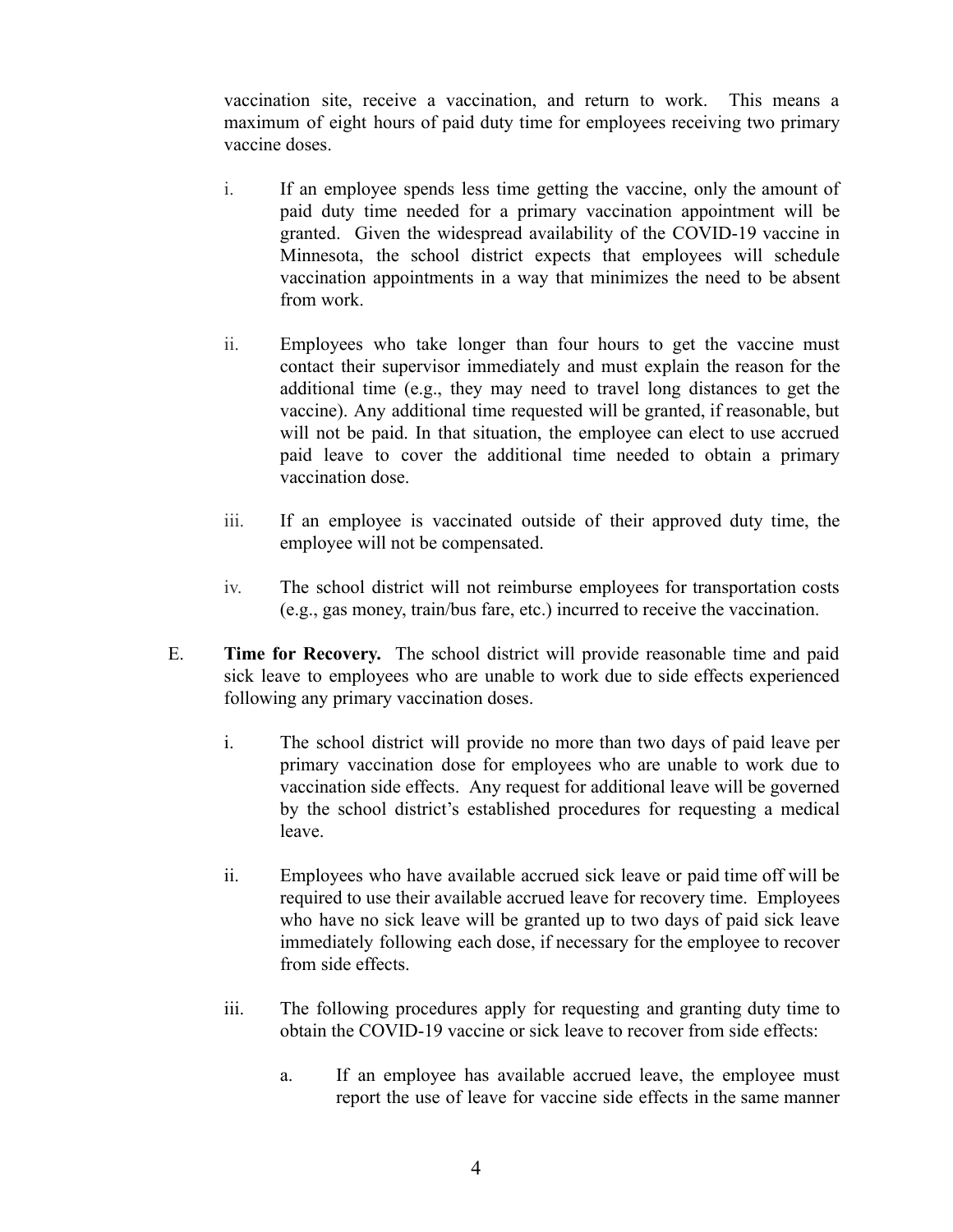as the employee would ordinarily report leave due to personal illness.

b. If an employee does not have sufficient accrued sick leave to cover the time period needed to recover from side effects of the vaccination, the employee must notify their supervisor upon learning of the need for leave. The school district will provide up to two days of paid leave if the employee is unable to work due to side effects from a primary vaccination dose.

### **V. REPORTING VACCINATION STATUS**

- A. **Obligation to Report**. All employees are required to report their vaccination status and, if vaccinated, provide proof of vaccination as set forth in this section. Employees must provide truthful and accurate information about their COVID-19 vaccination status. Employees who do not comply with this policy may be subject to discipline. Vaccination status information must be reported to the school district by the deadline set forth by school district administration. This deadline will be based on the date the ETS will be legally enforceable against the school district. In order to comply with this reporting requirement, employees must provide proof of their vaccination status, including whether they are fully or partially vaccinated. Acceptable forms of proof are outlined below. Employees who are not vaccinated must also report their vaccination status.
- B. **Reporting.** The superintendent will be responsible for developing a system through which employees will report their vaccination status.
- C. **Proof of Vaccination.** All vaccinated employees are required to provide proof of vaccination status, regardless of where they received their vaccination.
	- i. Acceptable "proof of vaccination status" includes:
		- a. The record of immunization from a health care provider or pharmacy;
		- b. A copy of a COVID-19 Vaccination Record Card;
		- c. A copy of medical records documenting the vaccination;
		- d. A copy of immunization records from a public health, state, or tribal immunization information system; or
		- e. A copy of any other official documentation that contains the type of vaccine administered, date(s) of administration, and the name of the healthcare professional(s) or clinic site(s) administering the vaccine(s).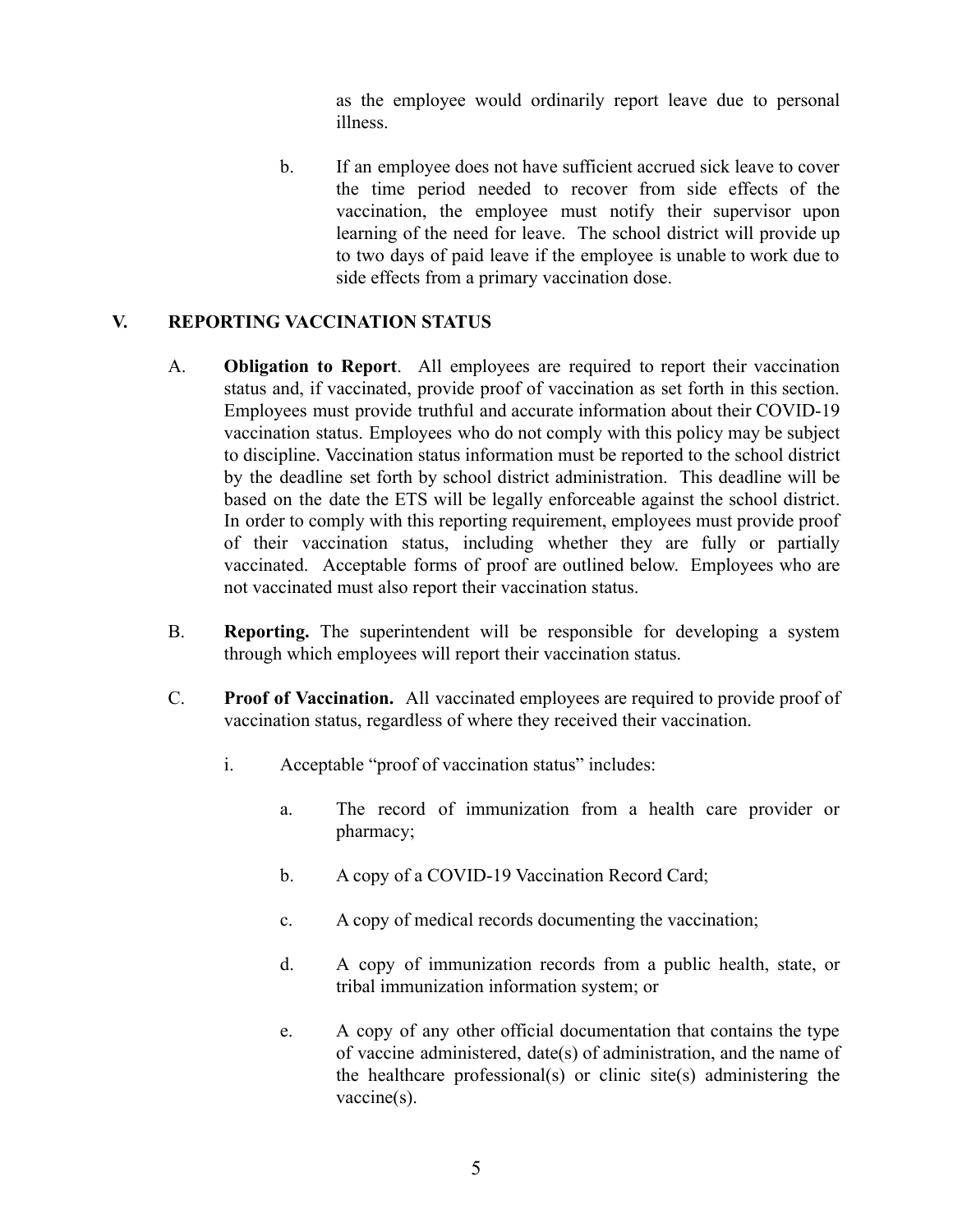- ii. Proof of vaccination generally should include the employee's name, the type of vaccine administered, the date(s) of administration, and the name of the healthcare professional(s) or clinic site(s) that administered the vaccine. In some cases, state immunization records may not include one or more of these data fields, such as clinic site. In those circumstances, the school district will still accept the state immunization record as acceptable proof of vaccination.
- iii. Employees may submit a physical copy of a vaccination record or employees may provide a digital copy, including, for example, a digital photograph, scanned image, or PDF of such a record that clearly and legibly displays the necessary vaccination information.
- iv. An employee who does not possess their COVID-19 vaccination record card (e.g. because it was lost or stolen) should contact their vaccination provider to obtain a new copy or other acceptable documentation of their vaccination status. If the employee is unable to produce acceptable proof of vaccination after contacting the vaccine provider, then they may attest to their vaccination as described below.
- v. In instances where an employee is unable to produce acceptable proof of vaccination status, the employee may submit a signed and dated statement by the employee:
	- a. Attesting to the employee's vaccination status (fully vaccinated or partially vaccinated);
	- b. Attesting that the employee has lost or are otherwise unable to produce proof of vaccination; and
	- c. Including the following language in the attestation: "I declare that this statement about my vaccination status is true and accurate. I understand that knowingly providing false information regarding my vaccination status on this form may subject me to criminal penalties."

An employee who attests to their vaccination status should, to the best of their recollection, include the following information in their attestation: the type of vaccine administered; date(s) of administration; and the name of the health care professional(s) or clinic site(s) administering the vaccine(s).

D. **Treated as Unvaccinated if No Proof or Attestation.** An employee who does not provide acceptable proof of vaccination status, or an attestation, is treated as not fully vaccinated for purposes of this policy.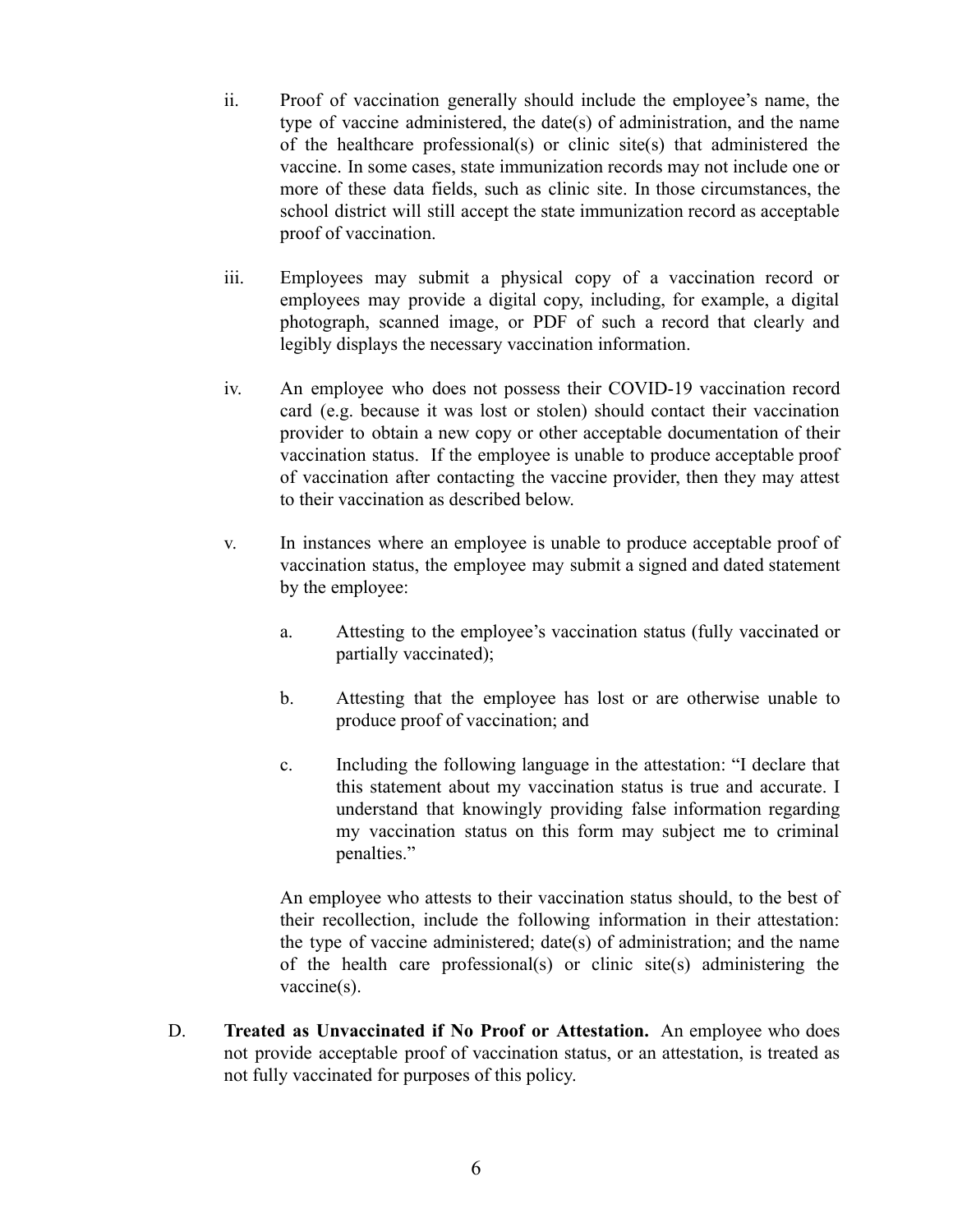- E. **Penalty for Providing False Information.** Employees are prohibited from knowingly supplying false statements or documentation regarding their vaccination status under 18 U.S.C.  $\S$  1001 and section 17(g) of the Occupational Safety and Health Act ("OSH Act"). Employees who violate those laws may be subject to criminal penalties.
- F. **Recordkeeping.** The school district will maintain a roster of each employee's vaccination status and maintain records of acceptable proof of vaccination for each employee who is fully vaccinated or partially vaccinated. These records are considered to be employee medical records, and will be maintained in a confidential manner as required by law.

### **VI. FACE COVERINGS**

- A. **Mandatory if Not Fully Vaccinated.** Beginning Monday, January 10, 2022 or when the ETS is legally enforceable against the school district, whichever occurs later, any employee who is not fully vaccinated must wear a face covering over their nose and mouth while indoors at school or while in a school vehicle while occupied by any other passengers. Employees must replace their face covering if it becomes wet, soiled, or damaged (e.g., ripped, has holes, or has broken ear loops).
- B. **Exceptions to Face Covering Requirement.** Any employee who is not fully vaccinated does not have to wear a face covering:
	- i. When the employee is alone in a room with floor to ceiling walls and a closed door;
	- ii. For a limited time while the employee is eating or drinking at the workplace or for identification purposes in compliance with safety and security requirements;
	- iii. When the employee is wearing a "respirator" or "facemask", as defined by the ETS;
	- iv. Where the school district has advised the employee a face covering is not required because it has determined that the use of face coverings is infeasible or creates a greater hazard (e.g., when it is important to see the employee's mouth for reasons related to their job duties, when the work requires the use of the employee's uncovered mouth, or when the use of a face covering presents a risk of serious injury or death to the employee.)
- C. **Cost for Face Coverings.** Employees are generally responsible for acquiring their own face coverings. The school district may have face coverings for unvaccinated employees, depending on supply. The district will not pay or reimburse employees for any costs associated with acquiring their own face coverings.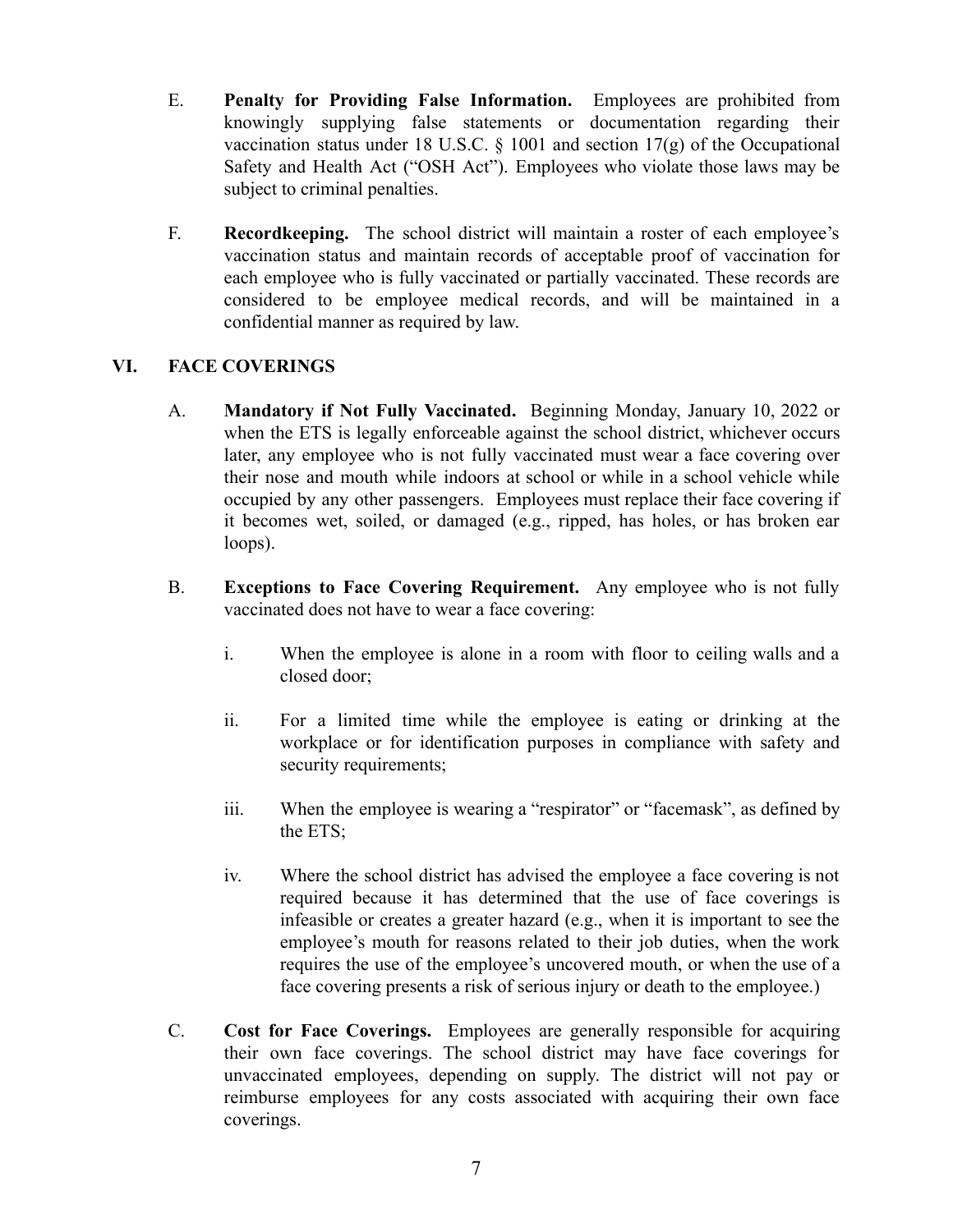#### **VII. COVID-19 TESTING**

- A. **Test Requirement.** Beginning Wednesday, February 9, 2022 or the date on which the mandatory testing requirement in the ETS becomes legally enforceable against the school district, whichever occurs later, any employee who is not fully vaccinated must participate in weekly COVID-19 testing. Any employee who is not fully vaccinated and who reports to the workplace at least once every seven days:
	- i. Must be tested for COVID-19 at least once every seven days; and
	- ii. Must provide documentation of the most recent COVID-19 test result to the school district no later than the seventh day following the date on which the employee last provided a test result.

The superintendent is responsible for developing a protocol for employees to report COVID-19 test results and will communicate the protocol to all employees.

- B. **Testing Following Longer Absences.** Any employee who is not fully vaccinated and who does not report to the workplace during a period of seven or more days:
	- i. Must be tested for COVID-19 within seven days prior to returning to the workplace; and
	- ii. Must provide documentation of that COVID-19 test result to the school district in the manner to be determined by the superintendent upon return to the workplace.
- C. **Failure to Provide Test Result.** If an employee who is not fully vaccinated does not provide documentation of a COVID-19 test result as required by this policy, they will be removed from the workplace until they provide a test result.
- D. **Exemption for Recent Infection.** Employees who are not fully vaccinated and who have received a positive COVID-19 test, or have been diagnosed with COVID-19 by a licensed healthcare provider, are not required to undergo COVID-19 testing for 90 days following the date of their positive test or diagnosis.
- E. **Record of Testing.** The district will maintain a record of each test result provided by each employee under this policy. These records are considered to be employee medical records and will be maintained in a confidential manner as required by law.
- F. **Cost of Testing.** The school district will provide an opportunity for unvaccinated employees to test in the health office of each building at no cost to the employee. The unvaccinated employee may test at an alternative site outside of the school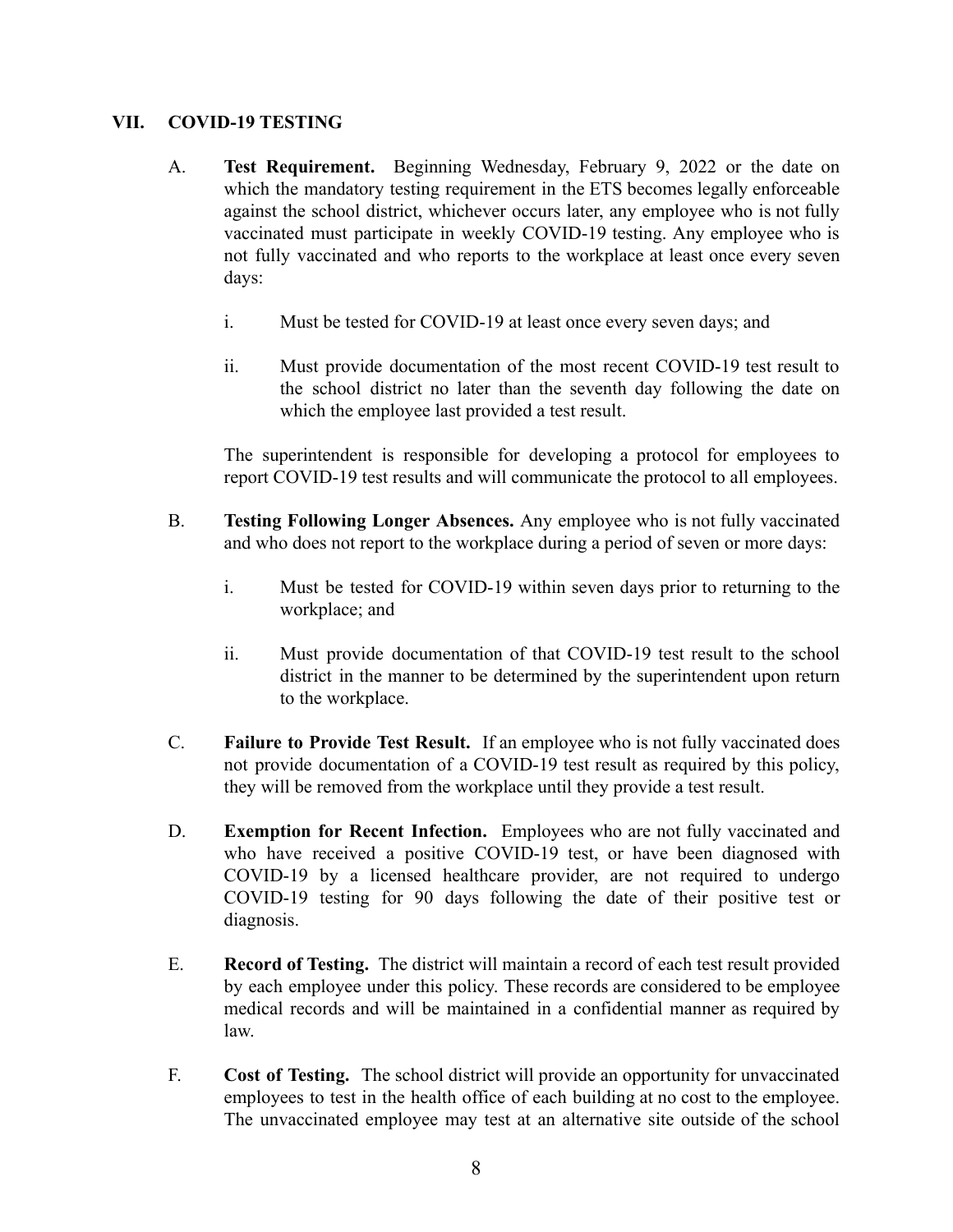district, but the school district will not pay or reimburse employees for any costs associated with COVID testing at alternative sites.

G. **Availability of Testing.** Employees may schedule their own testing appointments. Information about testing locations is available online at: <https://mn.gov/covid19/get-tested/testing-locations/index.jsp>.

# **VIII. MANDATORY REPORTING OF COVID-19 DIAGNOSIS OR POSITIVE TEST**

- A. **Reporting and Removal from Workplace Following Positive Test.** Regardless of an employee's vaccination status:
	- i. The school district requires all employees to promptly notify health office personnel when they have tested positive for COVID-19 or have been diagnosed with COVID-19 by a licensed healthcare provider; and
	- ii. The school district will immediately remove from the workplace any employee who receives a positive COVID-19 test or is diagnosed with COVID-19 by a licensed healthcare provider and keep the employee removed until the employee:
		- a. Receives a negative result on a COVID-19 nucleic acid amplification test (NAAT) following a positive result on a COVID-19 antigen test if the employee chooses to use a NAAT test for confirmatory testing;
		- b. Meets the return to work criteria in CDC's "Isolation Guidance" (available online at https://www.osha.gov/sites/default/files/CDC's Isolation Guidanc e.pdf); or
		- c. Receives a recommendation to return to work from a licensed healthcare provider.
- B. **Return to Work After Positive Test.** All employees will follow the CDC's "Isolation Guidance" prior to return to work. Symptomatic employees may return to work after all the following are true:
	- i. At least 10 days have passed since symptoms first appeared, and
	- ii. At least 24 hours have passed with no fever without fever-reducing medication, and
	- iii. Other symptoms of COVID-19 are improving (loss of taste and smell may persist for weeks or months and need not delay the end of isolation).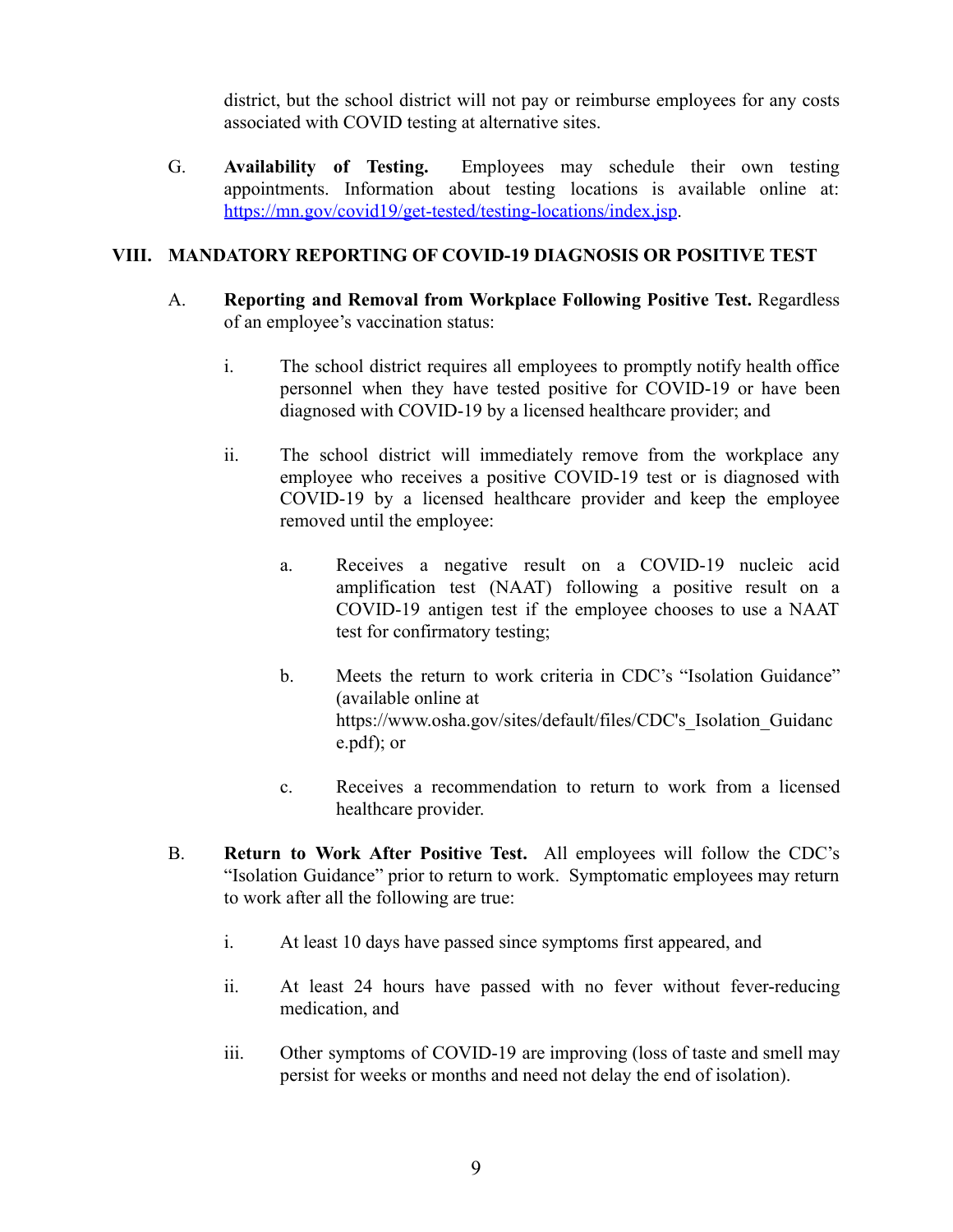If the CDC's Isolation Guidance changes following the adoption of this policy, the school district will follow the current version of the guidance for purposes of this policy.

- C. **Status of Leave After Positive Test.** The district will not provide any paid time off to any employee for removal from the workplace as a result of a positive COVID-19 test or diagnosis of COVID-19. Employees may use accrued paid leave to receive pay for their absences.
- D. **Exposure to COVID-19.** Employees who are exposed to an individual with a confirmed case of COVID-19 will be subject to the quarantine protocols set forth in the school district's overall COVID-19 mitigation strategy.

# **IX. NEW HIRES**

- A. All new employees are required to comply with the vaccination, testing, and face covering requirements outlined in this policy as of the start date of their employment. Candidates for employment will be notified of the requirements of this policy following a job offer and prior to the start of employment.
- B. New employees must provide acceptable proof of vaccination prior to their first day of work. A new employee who cannot provide acceptable proof of vaccination must submit results from a COVID-19 test taken within the previous seven days prior to the employee's first day of work.

### **X. EXEMPTIONS**

- A. **Accommodations.** An employee may be entitled to a reasonable accommodation from the district if the employee is unable to comply with the requirements of this policy because of a medical condition, disability, or a sincerely held religious belief, practice or observance.
- B. **Requests for Reasonable Accommodation.** Requests for reasonable accommodations must be initiated by the individual employee and submitted in writing to the Human Resources Coordinator at jenny.lorentz@delanoschools.org.
- C. **Determination of Reasonable Accommodation.** Requests for reasonable accommodations will be addressed on a case-by-case basis by school administration.

# **XI. QUESTIONS**

Questions regarding this policy should be directed to:

Matthew W. Schoen Superintendent 700 Elm Ave. E